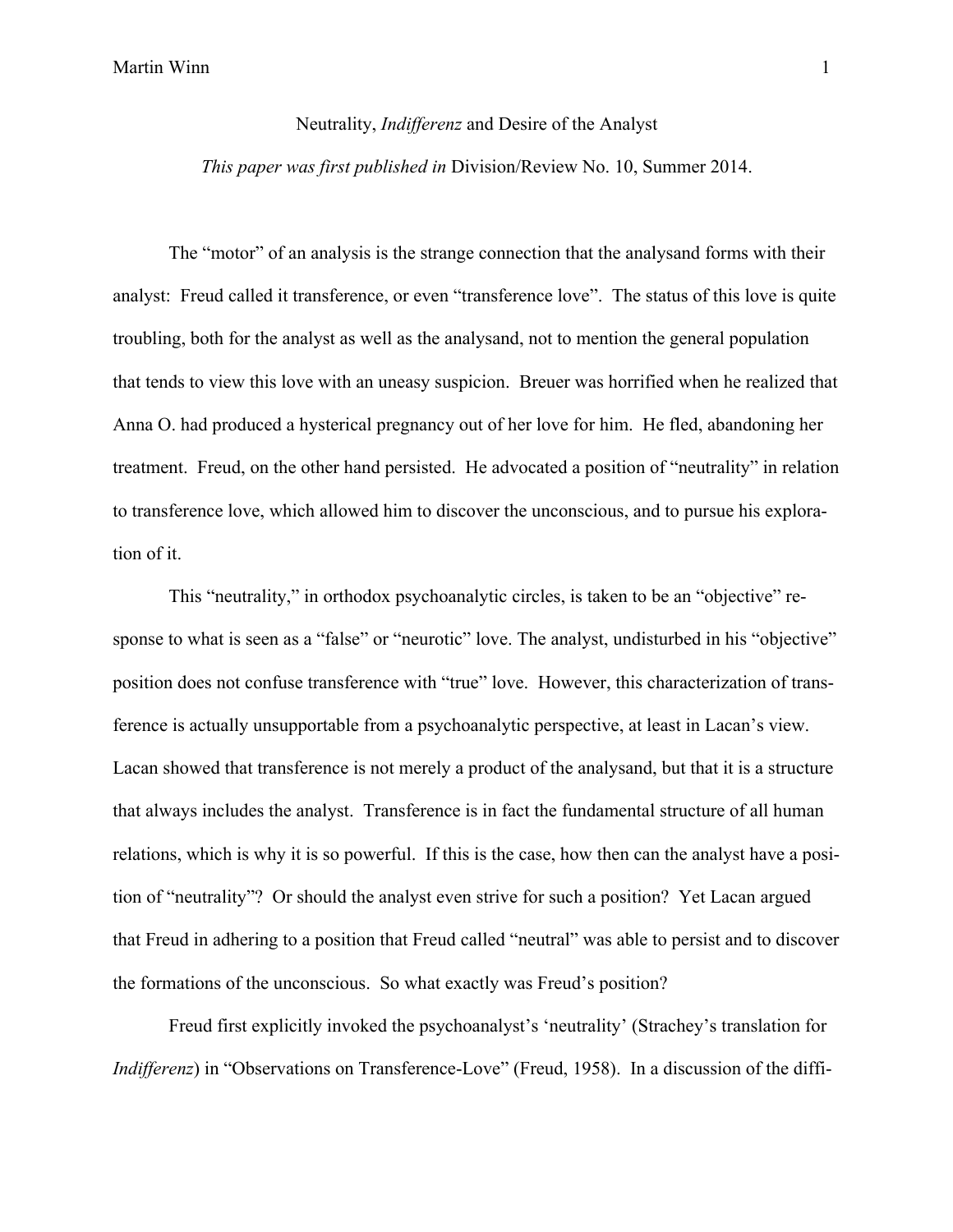Martin Winn 2

culties dealing with erotic impulses elicited in the analysand due to transference, Freud considered several possible options. He noted that denying on moral grounds the satisfaction of the analysand's demands merely reinforces repression. This is comparable to " . . . summoning up a spirit from the underworld . . . [only] to send him down again without having asked him a single question." He also rejected returning the patient's impulses as "fond feelings but at the same time avoiding any physical implementation of this fondness . . ." noting that any compliance on the part of the analyst, in the hopes that it would gain "domination over his patient and thus enable him to influence her to perform the tasks required by treatment" is more likely to result in the satisfaction of the hysteric's aims and not those of the analyst.

Freud's solution was " . . . we ought not give up the neutrality [*Indifferenz*] towards the patient, which we have acquired through keeping the counter-transference in check." (Freud, 1958, p.  $164$ <sup>1</sup>

He added "I have already let it be understood that analytic technique requires of the physician that he should deny to the patient who is craving for love the satisfaction she demands . . . [T]he patient's need and longing should be allowed to persist in her, in order that they may serve as forces impelling her to do work and to make changes, and that we must beware of appeasing these forces by means of surrogates."

The notion of neutrality also stems from Freud's abandonment of hypnosis and suggestion, and with it his abandonment of actively directing a patient's thoughts and attention. Instead, in his recommendations for the technique of mastering the material of a treatment, he ad-

<sup>1</sup> Freud, S. 1989. "Ich meine also, man darf die Indifferenz, die man sich durch die Niederhaltung der Gegenüberuagung erworben hat, nicht verleugnen." p. 224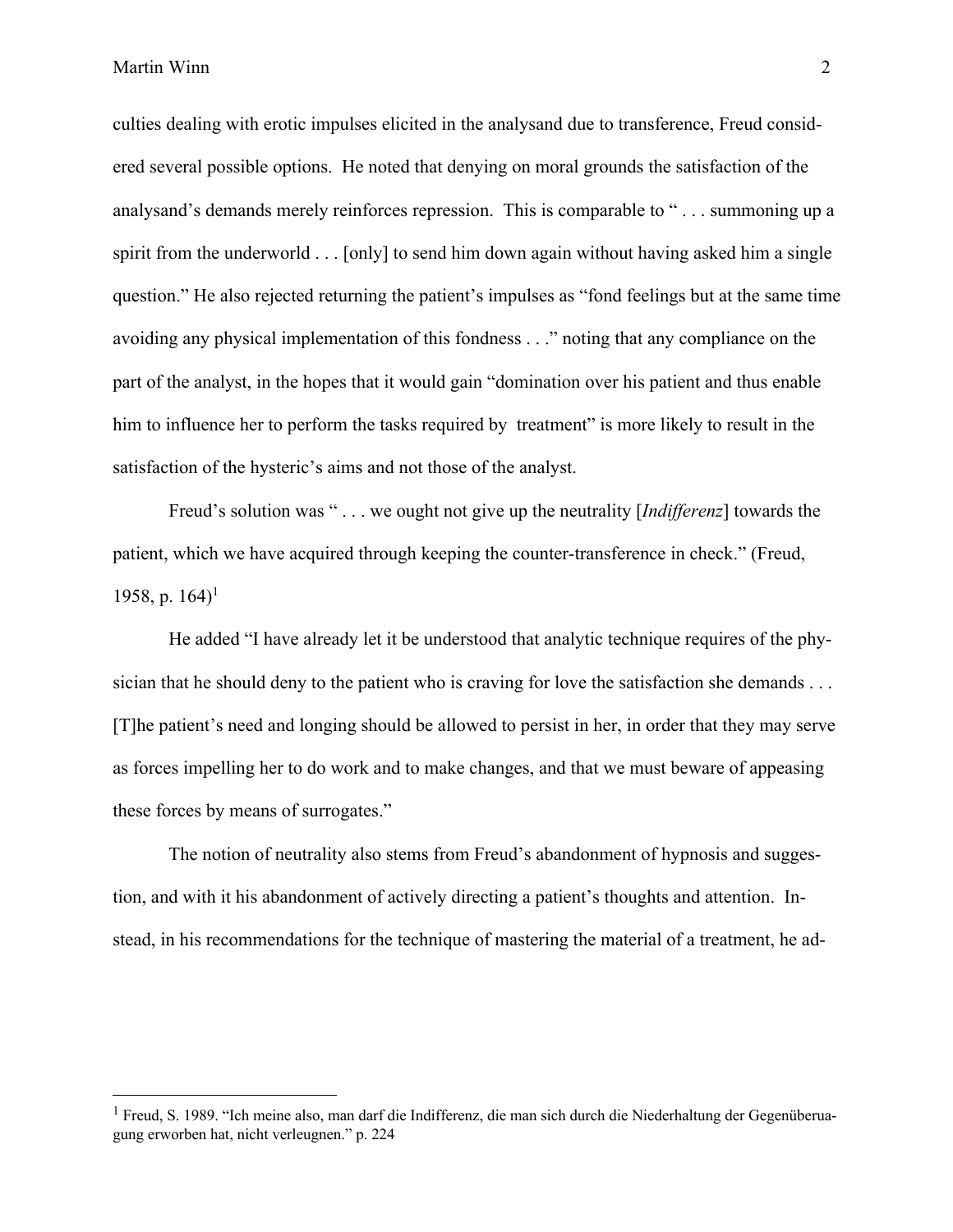vised " . . . it consists simply in not directing one's notice to anything in particular and in maintaining the same 'evenly suspended attention' (as I have called it) in the face of all that one hears." (Freud, 1958, p. 111)

In 1956 Roger Money-Kyrle, in a key paper on counter-transference, echoed Freud's position when he stated that the term 'neutrality' means " . . . that the analyst is concerned for the welfare of his patient without becoming emotionally involved in his conflicts . . . it also implies, I think, that the analyst in virtue of his understanding of psychic determinism has a certain kind of tolerance which is the opposite of condemnation, and yet by no means the same as indulgence or indifference." (Money-Kyrle, 1978, p. 360) Here we run up against what appears to be a contradiction: *Indifferenz*, in Money-Kyrle's definition, is "by no means the same . . . as indifference". This requires a brief discussion of Freud's term.

*Indifferenz*, "non-difference," is not the equivalent of the English "indifference," which is more commonly translated by the German word *gleichgultigkeit*.This word implies, as does the English "indifference," an affective disinterest, and can have a negative connotation: "uncaring," for example.

While Strachey's translation of *Indifferenz* as "neutrality" avoided the implicit negative connotations of "indifference" in English, it is curious that Freud did not use the German term *Neutralität.* In fact, *Indifferenz* is a rather uncommon term. Perhaps Freud used *Indifferenz* for its reference to physics where it connotes a stable equilibrium: the stability of a pendulum means that it will return to its original position after its initial displacement by a force, or an object with a low center of gravity is more stable than one with a higher center of gravity.<sup>2</sup>

<sup>&</sup>lt;sup>2</sup> "Indifferenz" is equivalent to "Grenzstabilitat" which comes from physics; See http://de.wikipedia.org/wiki/Indifferenz. See also "Stability Theory"; http://de.wikipedia.org/wiki/Grenzstabilität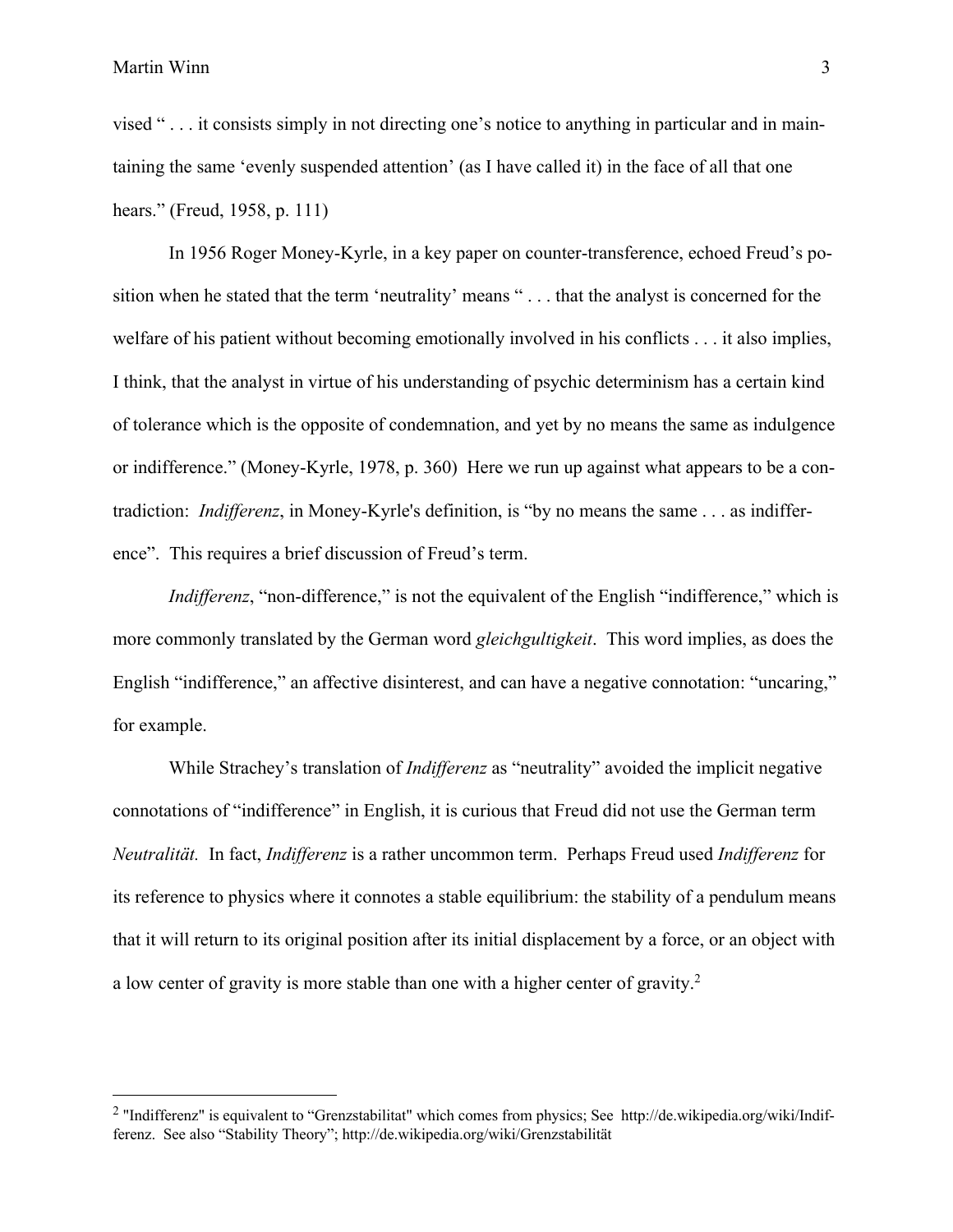In advising analysts "not to give up" their *Indifferenz,* Freud is referring to an interest that doesn't allow the patient's demands to displace the analyst from an equilibrium that permits attention to be paid to the unconscious.

*Indifferenz* is a stability that allows the practice of "evenly suspended attention" in which the analysand's "longing" is sustained and the analysis can progress.

Never-the-less the term "neutrality," thanks to Strachey, has entered the Freudian lexicon. Questions regarding Freud's exact intention led Edmund Bergler to offer the phrase "benevolent neutrality." (Bergler, 1937) Along with the majority of American psychoanalysts, the French analysts Daniel Lagache and Sacha Nacht took up Bergler's phrase. Meanwhile, Otto Kernberg described his concept of "technical neutrality," formulated in the 1950s, as the means by which the psychoanalyst "interprets the meanings of the transference from a position of concerned objectivity." (Kernberg, 1998, p. 74)

There also ensued a polemic over neutrality itself. Traditional psychoanalytic "neutrality" was criticized as an attitude embodying a scientific, research oriented practice to the detriment of the aim of "healing" the patient. One well known critic, Owen Renick, deplored "The Perils of Neutrality" (Renick, 1996) and advocated a "Practical Psychoanalysis" (Renick, 2006) that in place of the "objectivity" of the psychoanalyst, proposes "elective self disclosure" to deal with counter-transference issues. (Renick, 2008) In Renick's opinion this had the advantage of swifter symptom relief, and avoided the sterility of the supposed aim of "self-awareness" that he ascribed to the psychoanalytic orthodoxy.

A number of other critics, particularly those adherents of various relational schools, questioned the idea that it is even possible for the analyst to be "outside" of the analytic undertaking, observing and un-implicated in the exchange. They argued that the analyst is unavoidably influ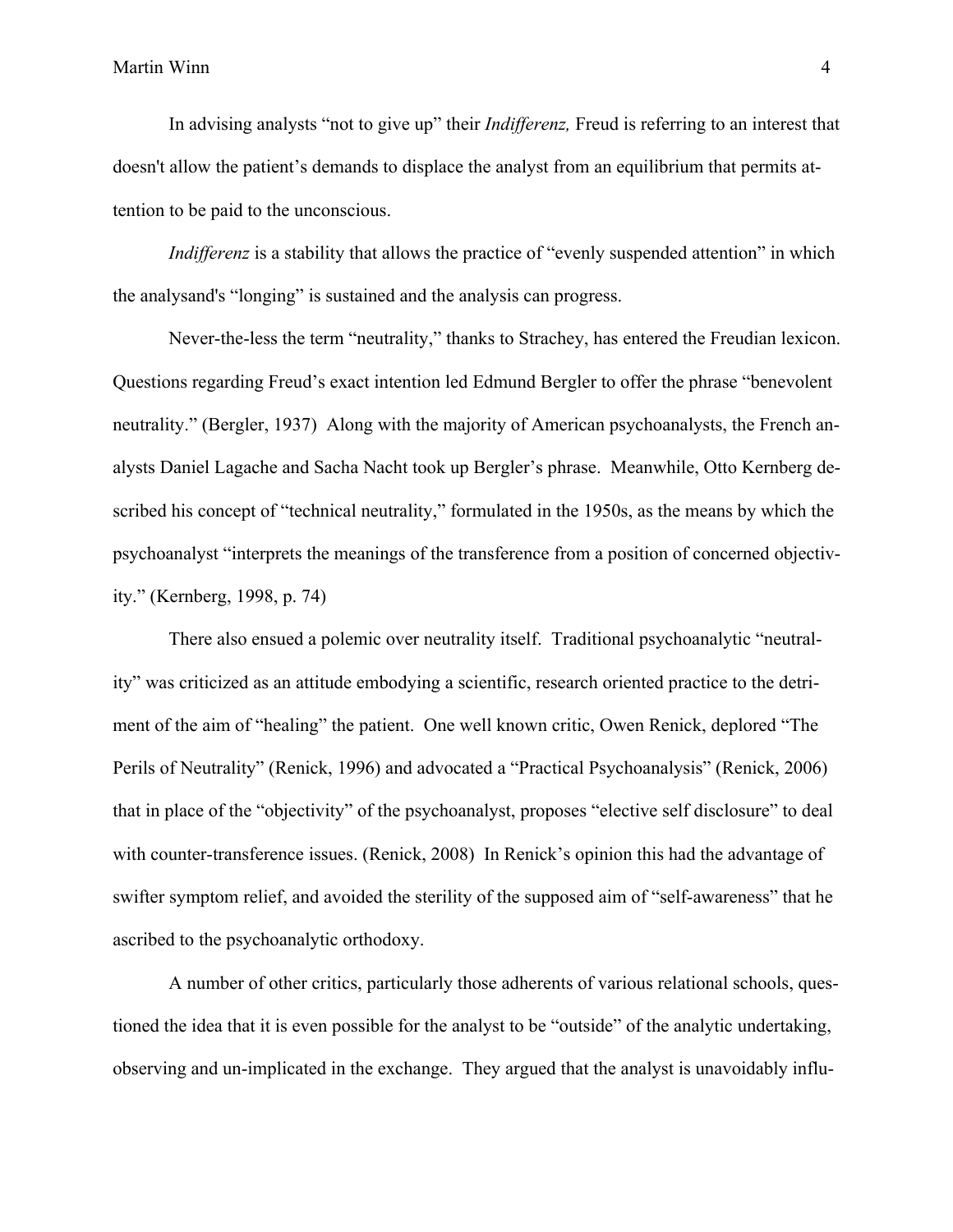encing the analysand. Paul Wachtel wrote: "So-called neutrality is but one more way of participating in the events of the therapeutic process, and is no less likely to influence ensuing events than any other way of participating." (Wachtel, 1982, p. 263).

In my estimation, the debate stems from a misunderstanding of " . . . the actual instrument of their work." (Lacan, 1981, p. 18) If the critics of the orthodoxy correctly sense that the psychoanalyst is implicated in the process, this does not mean that an analysis is engaged solely with the exchange within a supposed patient and analyst dyad. What is at stake is not a duality, but that a third element intervenes. While it is not simple to grasp what it means to maintain an "evenly suspended attention in the face of all that one hears," it is clear from this statement that the praxis of psychoanalysis is a matter of being engaged in a particular way with listening to speech. Speech is the "instrument of [psychoanalytic] work," but speech must be understood as something other than a vessel for the conveyance, or "communication" of meaning. What the analyst listens for are the breaks, gaps, hesitations, etc. in speech where meaning stumbles and what appears is what Lacan labeled the "non-realized." (Lacan, 1981, p. 22) The analysand may believe that they are expressing themselves in speaking, but what they discover is that they have no idea what they are actually saying; that every speech act is at its base a demand addressed to the Other.<sup>3</sup>

The premise of every demand — always a demand for love — is that the Other, to whom the demand is addressed, is complete and thus allows the speaking being to believe, transitively, in the possibility of their own completeness. However, any response from the Other is doomed to fall short. If behind every demand for the satisfaction of a need is a demand for absolute love,

<sup>&</sup>lt;sup>3</sup> The Other is several things in Lacanian terminology: The adult caretaker, or someone in later life modeled on the original caretaker, who appears to the infant as omnipotent, able to give — or withhold — whatever the infant needs, and whose decision to give or withhold, is taken as a sign of love. The Other is initially seen as a totality, as complete without flaws or lacks. The Other is also the locus of the Symbolic: the repository and source of language and of the law.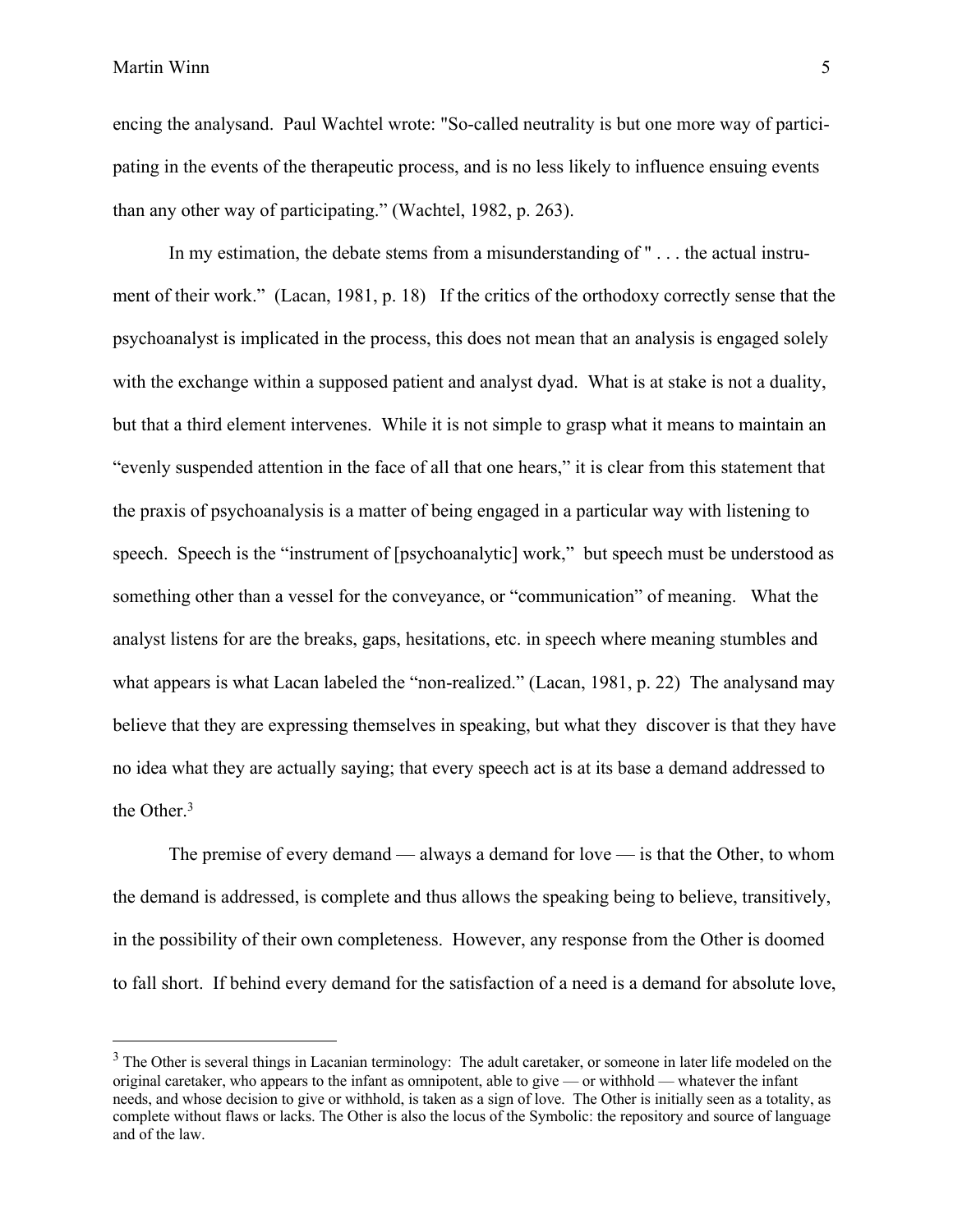then whatever addresses the need — however satisfactorily — leaves the demand for love still open. Even when the Other responds "I love you!" it is still possible to ask "But why?" or any number of other attempts to obtain that bit of certainty that the answer never quite provides.

There is always a remainder, that portion of the real<sup>4</sup> that can never be articulated in the signifying chain, which endlessly provokes another demand for a complete signification with the same unsatisfying response. Lacan named this remainder *objet petit a,* the object left over by the speech act. Although the "a" in *objet petit a* (object small a) derived originally in relation to the *autre* (other), the semblance or likeness, as opposed to the *Autre* (Other), Lacan advised retaining it untranslated, because it had evolved in his usage into a something more akin to an algebraic term, and no longer carried the same reference to *autre. Objet petit a* is a very peculiar object in that it is a lacking object. It is an object in the sense that it is what is sought in the demand — the object that could bring total completion, but it is also a lack, in that it can never be materially delivered. It is an objectification of absence. It can "appear" for example in the Uncanny, or in the experience of *deja vu,* where its presence produces anxiety.

Rather than accept that the object is unattainable, the Other's unsatisfying response is taken as a "No," ultimately associated with the law and what is forbidden. The Other's response is understood to indicate that their desire is directed elsewhere, towards a love object other than the infant who articulates the demand. In this way speech as a third element introduces castration and interdiction into any human exchange, which gives rise to desire.

<sup>&</sup>lt;sup>4</sup> The real is one of three registers, along with the imaginary (register of images and identifications) and the symbolic (register of language and signification). The real is to be understood as what falls outside of the other registers. It is linked to them, but some portion of it always escapes. We can speak of death, or give it images, but we cannot ever fully grasp it. That ungraspable aspect can only be supposed, like an unknown algebraic x, which is how the *objet petit a* should be viewed.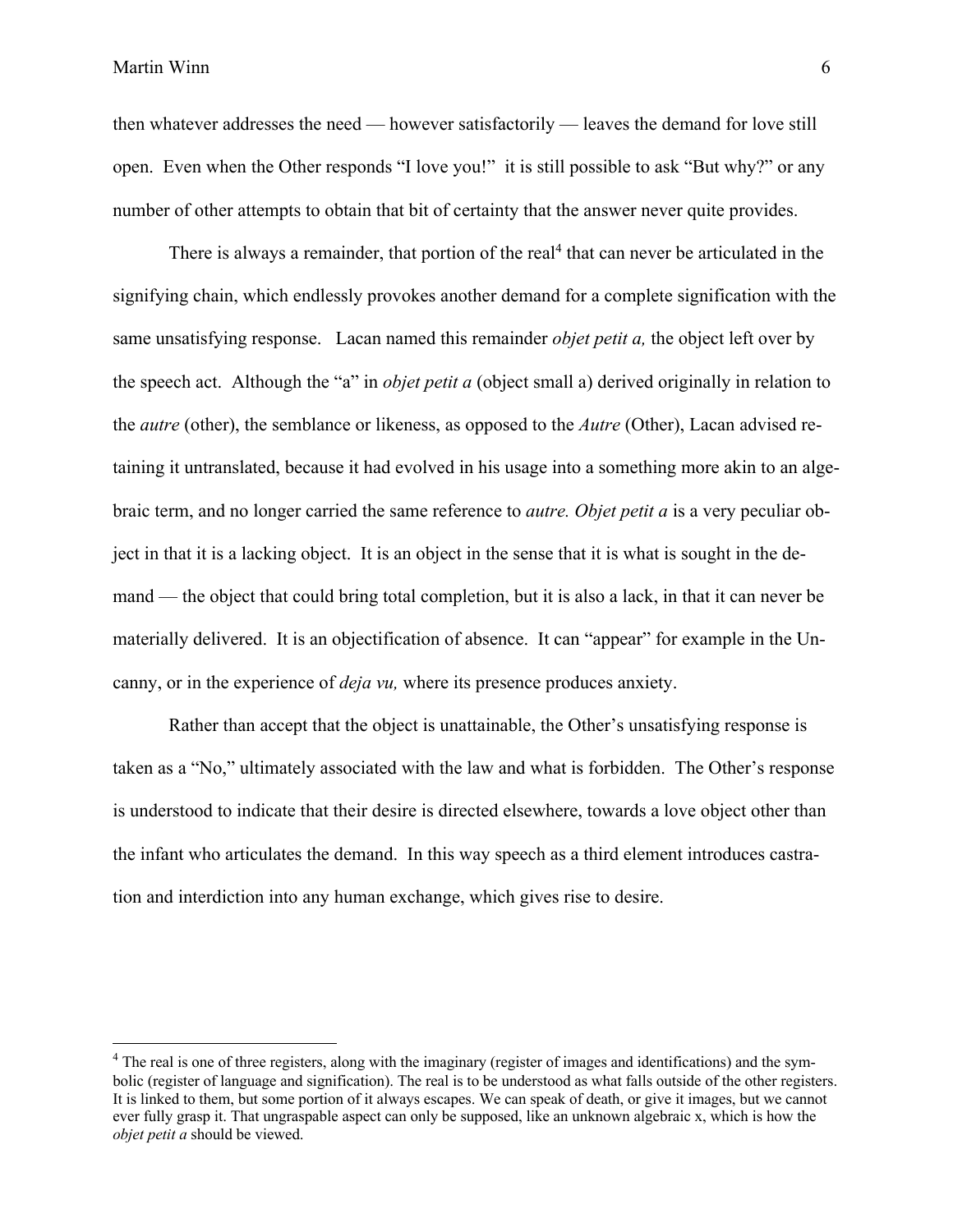In essence, every instance of speech is engaged in the Oedipal triangle, in which the speaker runs aground on the rock of castration, since castration is the loss generated by the functioning of language*.* Language itself introduces the symbolic function of the father who forbids incest and bars the union between mother and infant. As Freud shows, castration is the price to be paid for entrance into society. It is the law (incest taboo) that gives rise to indestructible desire as the corollary of this price, desire that is caused by the loss of *objet petit a*, which plays out in the metonymic shifting from one object to the next. All speaking beings, regardless of gender, are subject to the incest taboo and the price of castration.

This essential function is embodied in the transference — comprised of the analysand's speech addressed to and including the analyst as Other. Only a position of *Indifferenz* allows the analyst to hear the formations of the unconscious, where the analyand's speech says something other than what was consciously intended, and that evokes the Oedipus Complex. In response to this speech, the *Indifferenz* of the analyst sustains the "No" of the law and sustains the incest taboo.

*Indifferenz* in the face of the demands of the analysand is a testimony to Freud's singleminded pursuit. Freud, unlike Breuer, was not derailed by the encounter with a hysteric's demand for love, but instead remained "stable" in the face of it, sustaining his position and, according to Lacan, sustaining his desire as a psychoanalyst.

The desire of the psychoanalyst is not a question of an affect experienced by the analyst. Desire is not to be understood as a psychological reference to a subjectivity, to passions. Desire should not be confused with pleasure. The pleasure principle, according to Freud, is one of homeostasis. Desire, on the other hand, Freud categorized as indestructible. Desire is caused by what is left over as a result of the functioning of language and is an effect of language alone.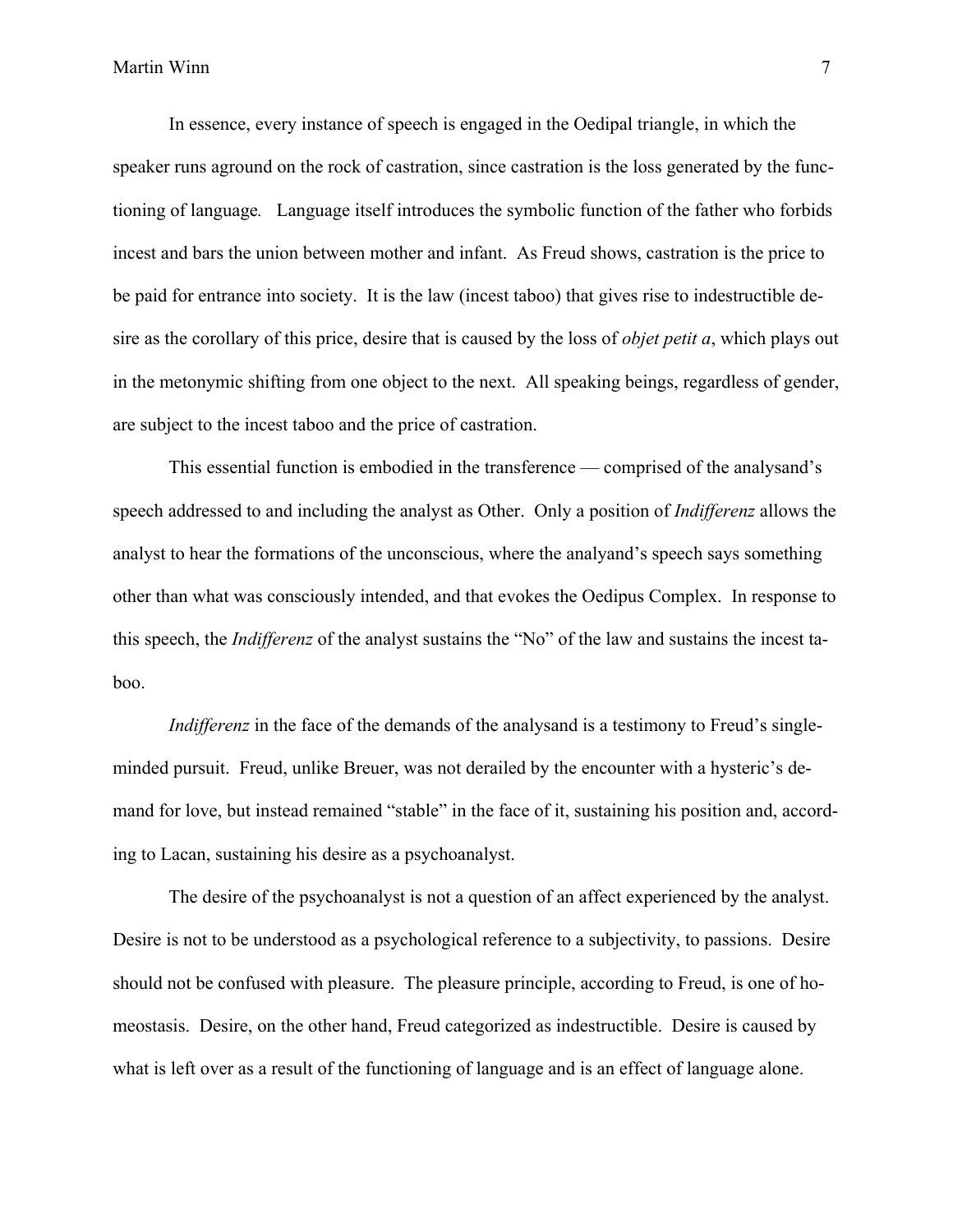Freud's desire, in Lacan's opinion, is what allowed Freud entry to the mechanisms of the unconscious. (Lacan, 1981, p. 12)

On the face of it, we are confronted by the implications of this claim with another apparent contradiction, in which *Indifferenz* is somehow equated with desire. To understand this, the term "desire" requires an explanation.

This indestructibility of desire is something that the analysand, due to castration anxiety, does not acknowledge, responding instead with phantasms and symptoms, refusing to acknowledge that it is not possible to ultimately obtain that missing piece, refusing to accept castration. Within the transference, the analysand's supposition is that the analyst is in possession of the object, and knows how the analysand could obtain it — the analyst is supposed by the analysand to know the ultimate answer to the analysand's unhappiness, supposed to know how to avoid castration.

However, the analyst must never make the mistake of actually believing they are in possession of this knowledge. Through the experience of their own analysis, in acknowledging their own castration and in sustaining desire, what the analyst knows is that to answer — to step out of the position of *Indifferenz —* would be to take one's self as exempt from any loss and therefore not recognizing oneself as castrated and desiring. It would make the analyst complicit with the analysand's efforts to avoid recognizing the incest taboo. In respect to this Lacan asserted, in his Seminar *L'Éthique de la psychanalyse* [*The Ethics of Pschoanalysis*], "The only thing for which one could be culpable, at least from the analytic perspective, is to have given up on one's desire." (Lacan, 1986, p. 368)

To give up on one's desire is to refuse to recognize it, either through the phantasm of being "complete," or through a surrender in the face of the indestructibility of desire. Desire has an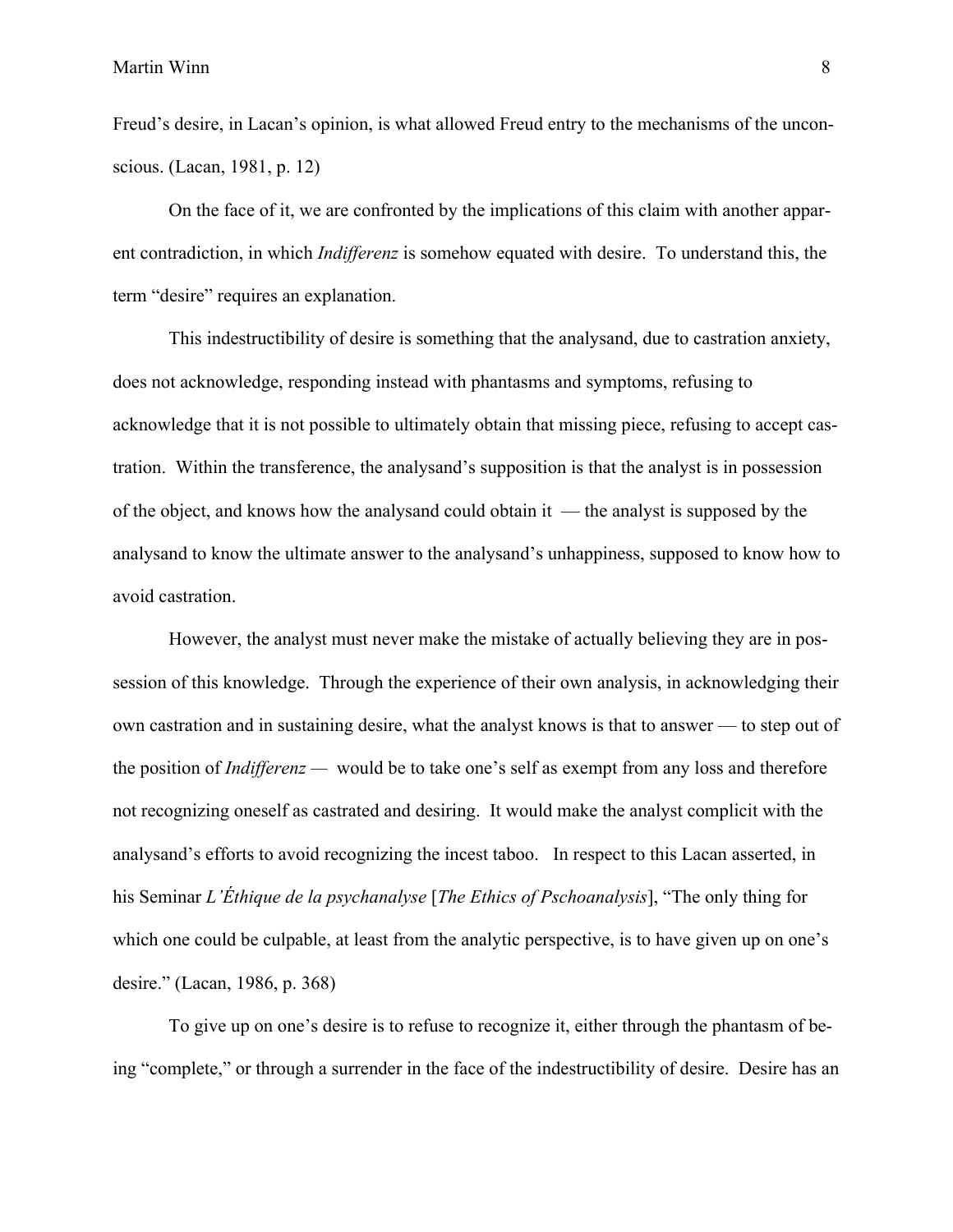ethical dimension because desire arises in relation to the law, to the incest taboo, and is a manner in which the law is recognized.

The desire of the analyst is a support of the real (*objet petit a*), always the same unknown *x* that can't be articulated. The desire of the analyst, insisting on this *x* (*Indifferenz* of the pendulum), does not allow the analysand to avoid a confrontation with castration.

The functioning of the desire of the analyst through non-response to the demand reconfirms for the analysand the impossibility of the satisfaction of desire: there is no final response, only partial responses. This will eventually lead for the analysand to the discovery that the *objet petit a* is not the object of a demand, it is not an obtainable object that is somehow missing or held out of reach. Rather, it causes desire because it is irremediably lost, no one has it. Through assuming this castration, the missing object can be mourned and ultimately abandoned, transformed from a lack into a loss.

Substitution becomes a possibility: relinquishing the quest for the forbidden, incestuous object, seeking instead a replacement that is perhaps similar, but ultimately a *different* one*.* The analysand discovers a new position in relation to *objet petit a*, ceasing to aim towards it, ceasing to hope to reclaim some lacking thing the absence of which is a constant source of unhappiness. Rather the *objet petit a* is situated as a lost object*,* behind the speaking being, as cause of their desire, pushing them forward.

Transference, as it embodies the fundamental structure of human exchange, engages both analyst and analysand in a process that engenders a loss. If the analyst manages to sustain their desire, as the cure progresses it will more and more substantiate this lost object. At the conclusion of a cure the analysand will abandon the belief in the illusory figure of the analyst as omnipotent Other, recognizing that it is nothing more than a remainder, *objet petit a,* that can be dropped.